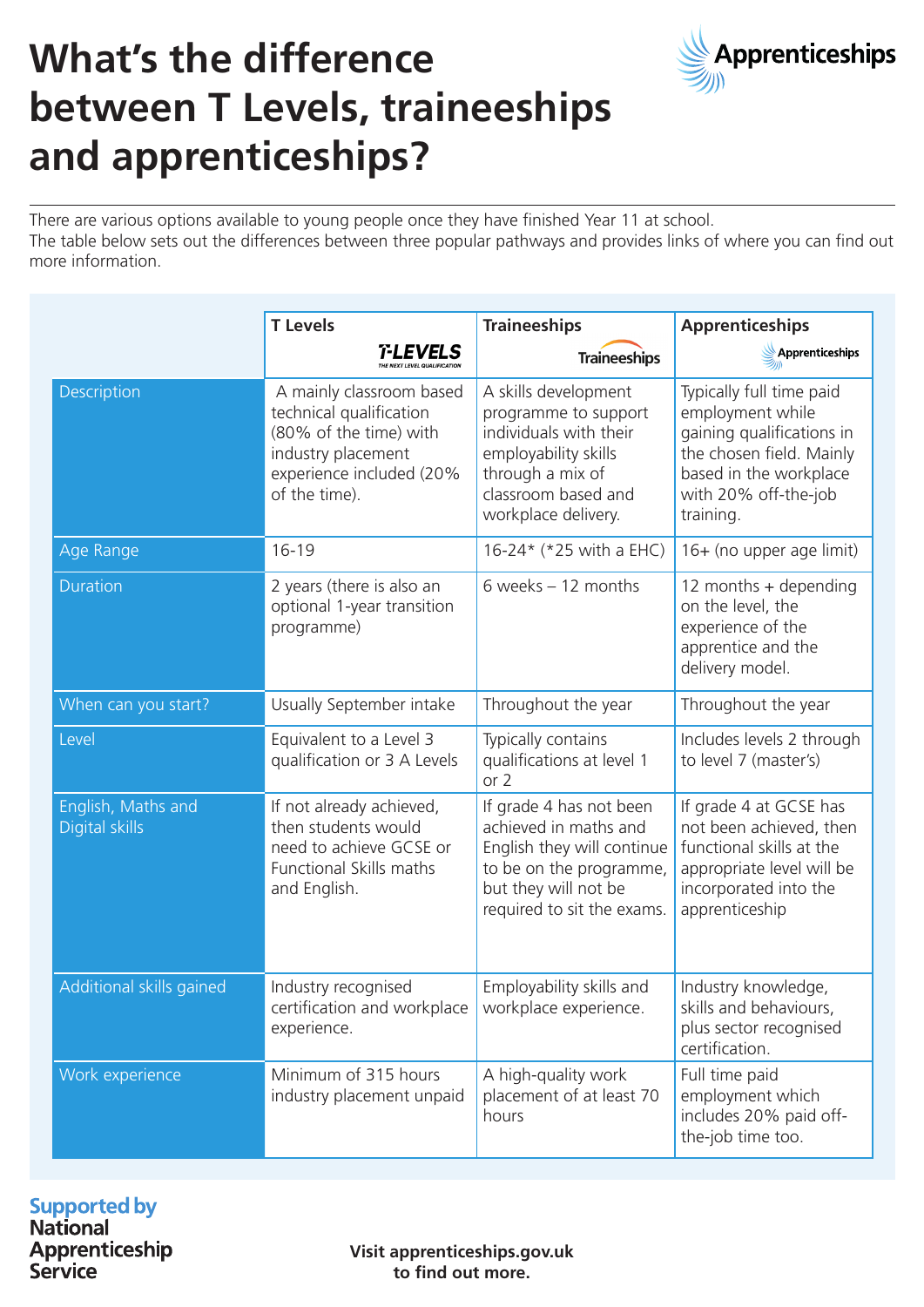

# **What's the difference between T Levels, traineeships and apprenticeships?**

|                                                 | <b>T</b> Levels                                                                                                                                                          | <b>Traineeships</b>                                                                                                                                                                                                                                                        | <b>Apprenticeships</b>                                                                                                                                                                                                                                              |
|-------------------------------------------------|--------------------------------------------------------------------------------------------------------------------------------------------------------------------------|----------------------------------------------------------------------------------------------------------------------------------------------------------------------------------------------------------------------------------------------------------------------------|---------------------------------------------------------------------------------------------------------------------------------------------------------------------------------------------------------------------------------------------------------------------|
|                                                 | <b>T-LEVELS</b>                                                                                                                                                          | <b>Traineeships</b>                                                                                                                                                                                                                                                        | Apprenticeships                                                                                                                                                                                                                                                     |
| How are they assessed?                          | All elements of the T Level<br>are assessed and graded<br>by the training provider. All<br>elements must be passed<br>for the student to receive<br>their overall grade. | At the end of the<br>traineeship the trainee<br>will have an 'interview<br>experience'. Strengths<br>and development areas<br>are identified to help<br>them progress.<br>Observations, discussions<br>and assessments will be<br>carried out throughout<br>the programme. | The apprentice will<br>be observed, hold<br>discussions and complete<br>written work for the<br>training provider who<br>will grade the work.<br>At the end of the<br>apprenticeships the<br>apprentice will be<br>required to complete an<br>End Point Assessment. |
| How are they graded                             | Pass, Merit, Distinction<br>Distinction*<br>If not all elements are<br>met, they will receive a<br>statement of achievement                                              | Traineeships are not<br>graded.                                                                                                                                                                                                                                            | Pass, Merit Distinction                                                                                                                                                                                                                                             |
| Salary                                          | Unpaid                                                                                                                                                                   | Unpaid                                                                                                                                                                                                                                                                     | Paid at least the National<br>Minimum Wage for<br>apprentices                                                                                                                                                                                                       |
| Additional information                          | The provider may provide<br>discretionary financial<br>support.                                                                                                          | Maybe eligible for travel,<br>meal, and childcare costs                                                                                                                                                                                                                    | In addition to their<br>salary, the apprentice will<br>receive the company's<br>rewards and annual<br>leave.                                                                                                                                                        |
| Are they included on the<br><b>UCAS</b> tariff? | Yes                                                                                                                                                                      | <b>No</b>                                                                                                                                                                                                                                                                  | It will depend on the<br>qualifications included<br>within the apprenticeship<br>standard.                                                                                                                                                                          |
| What are the entry<br>requirements?             | These are set by the<br>college, school or other<br>learning provider<br>and will vary across<br>courses.                                                                | There are no entry<br>requirements however to<br>be eligible to participate<br>in the programme the<br>individual should not<br>hold a qualification at<br>level 4 or above.                                                                                               | These are set by<br>the employer and/<br>or stipulated in the<br>Apprenticeship Standard<br>and will vary across<br>different job roles.                                                                                                                            |

#### **Supported by National**

Apprenticeship Service